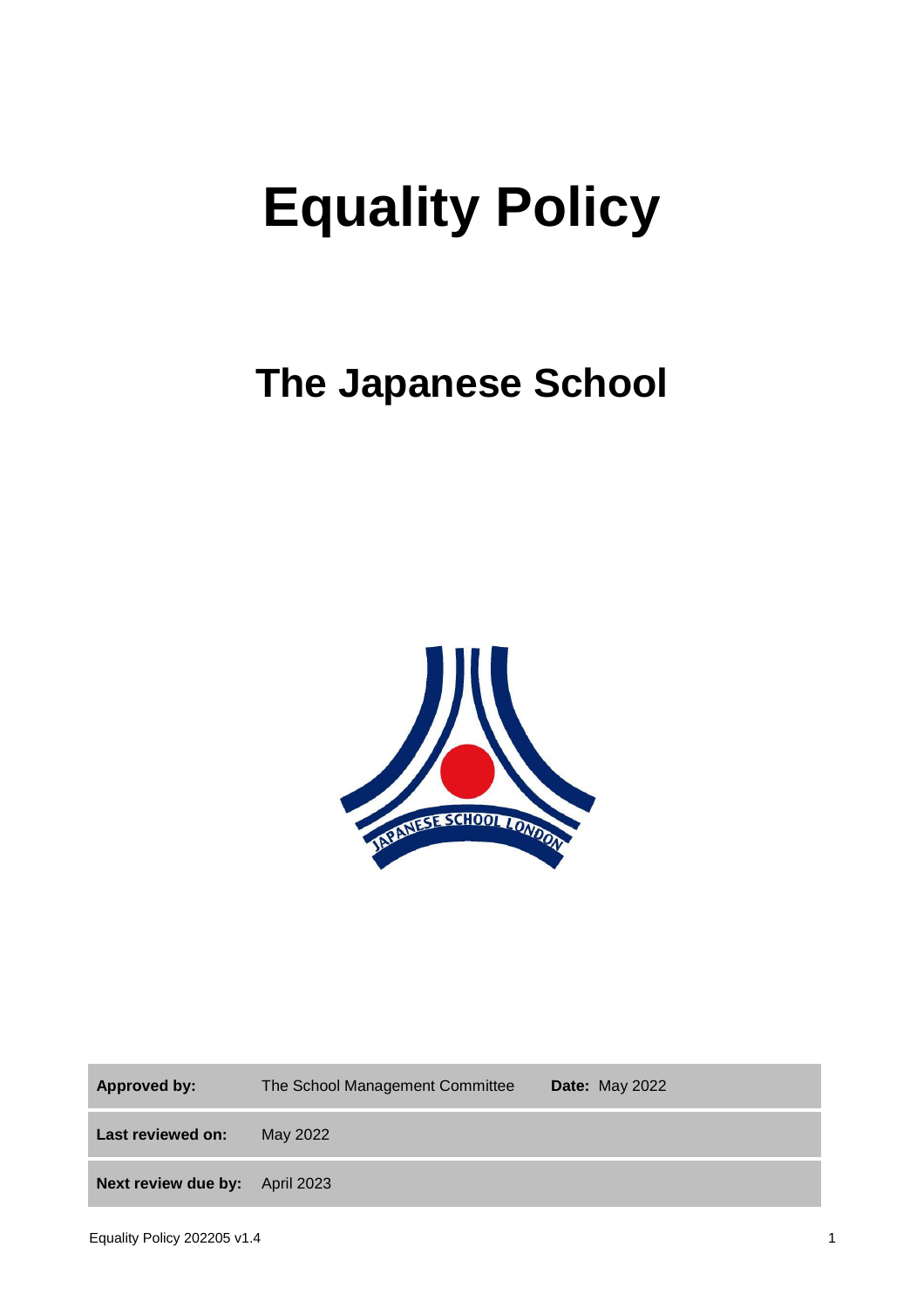| <b>Version Number</b> | <b>Modified By</b> | <b>Modifications Made</b>                               | Date<br><b>Modified</b> | Status* |
|-----------------------|--------------------|---------------------------------------------------------|-------------------------|---------|
| 1.0                   | KN                 | Update based on change of the<br>equality link governor | 10/12/2020              | Final   |
| 1.1                   | KN                 | Update Clause 8                                         | 07/05/2021              | Final   |
| 1.2                   | KN                 | Change of equality link governor                        | 09/12/2021              | Final   |
| 1.3                   | KO                 | Targets updated                                         | 27'04/2022              | Draft   |
| 1.4                   | KO                 | Overall Review and update                               | 04/05/2022              | Final   |
|                       |                    |                                                         |                         |         |
|                       |                    |                                                         |                         |         |

#### **Contents**

<span id="page-1-0"></span>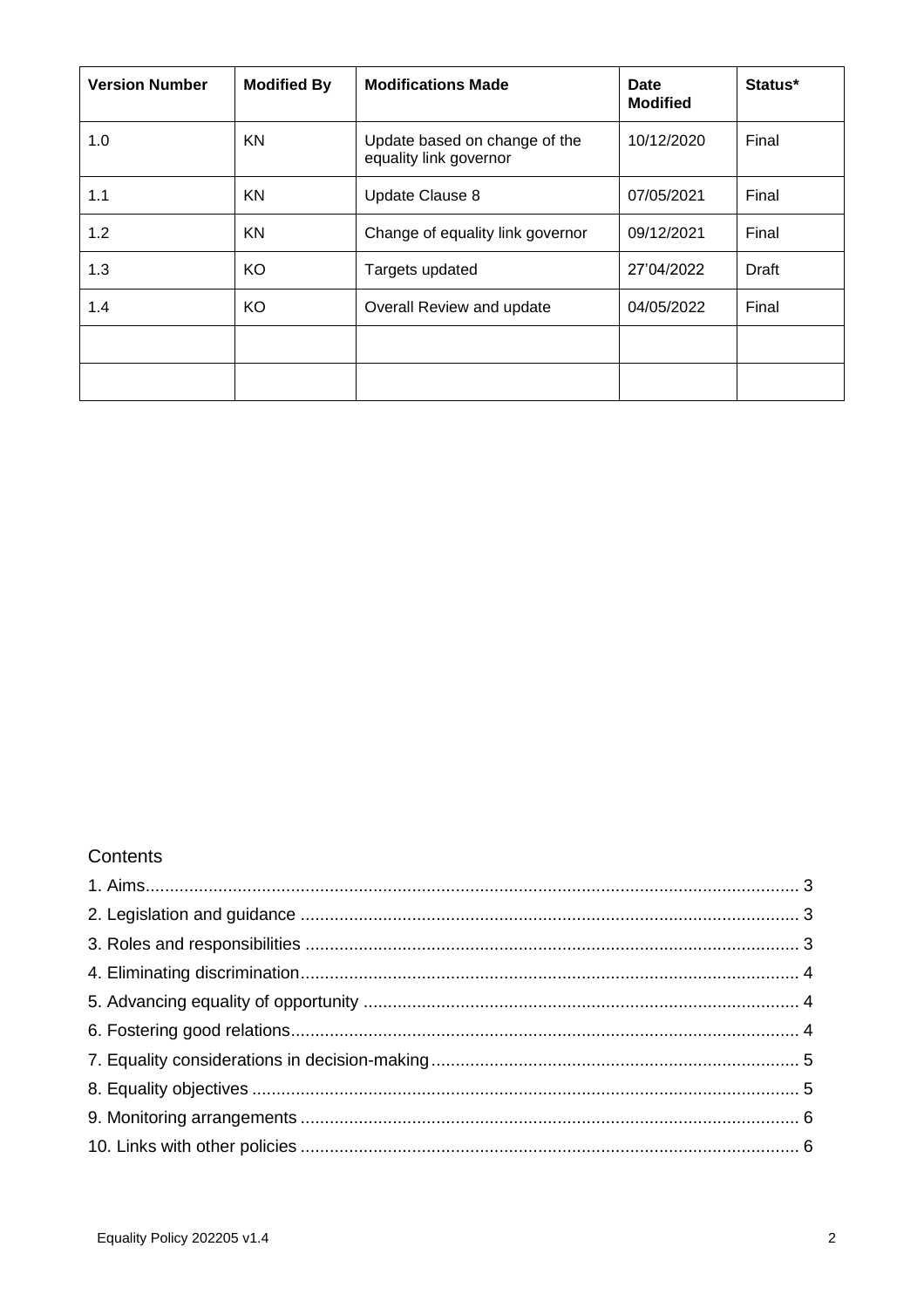## **1. Aims**

Our school aims to meet its obligations under the public sector equality duty by having due regard to the need to:

- Eliminate discrimination and other conduct that are prohibited by the Equality Act 2010
- Advance equality of opportunity between people who share a protected characteristic and people who do not share it
- Foster good relations across all characteristics between people who share a protected characteristic and people who do not share it

#### <span id="page-2-0"></span>**2. Legislation and guidance**

This document meets the requirements under the following legislation:

- [The Equality Act 2010,](http://www.legislation.gov.uk/ukpga/2010/15/contents) which introduced the public sector equality duty and protects people from discrimination
- [The Equality Act 2010 \(Specific Duties\) Regulations 2011,](http://www.legislation.gov.uk/uksi/2011/2260/contents/made) which require schools to publish information to demonstrate how they are complying with the public sector equality duty and to publish equality objectives

This document is also based on Department for Education (DfE) guidance: [The Equality Act 2010](https://www.gov.uk/government/uploads/system/uploads/attachment_data/file/315587/Equality_Act_Advice_Final.pdf)  [and schools.](https://www.gov.uk/government/uploads/system/uploads/attachment_data/file/315587/Equality_Act_Advice_Final.pdf) 

This document also complies with our funding agreement and articles of association.

#### <span id="page-2-1"></span>**3. Roles and responsibilities**

The School Management Committee will:

- Ensure that the equality information and objectives as set out in this statement are published and communicated throughout the school, including to staff, pupils and parents, and that they are reviewed and updated at least once every four years
- Delegate responsibility for monitoring the achievement of the objectives on a daily basis to the headteacher

The equality link governor is Mr Daisuke Mototani. They will:

- Meet with the designated member of staff for equality every two months and other relevant staff members, to discuss any issues and how these are being addressed
- Ensure they're familiar with all relevant legislation and the contents of this document
- Attend appropriate equality and diversity training
- Report back to the full the School Management Committee regarding any issues

The headteacher will:

- Promote knowledge and understanding of the equality objectives amongst staff and pupils
- Monitor success in achieving the objectives and report back to governors

The designated member of staff for equality will:

- Support the headteacher in promoting knowledge and understanding of the equality objectives amongst staff and pupils
- Support the headteacher in identifying any staff training needs, and deliver training as necessary

All school staff are expected to have regard to this document and to work to achieve the objectives as set out in section 8.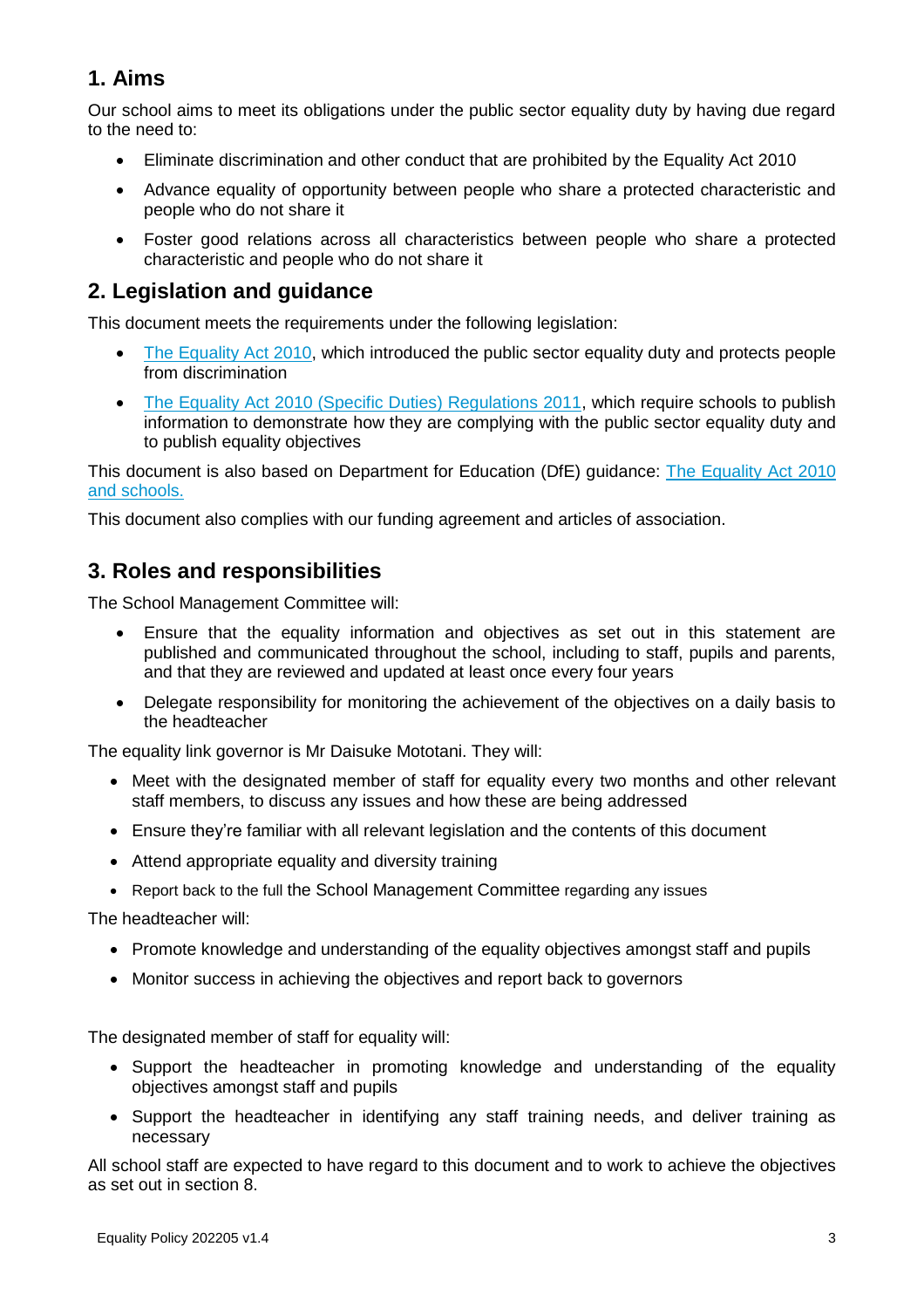#### <span id="page-3-0"></span>**4. Eliminating discrimination**

The school is aware of its obligations under the Equality Act 2010 and complies with nondiscrimination provisions.

Where relevant, our policies include reference to the importance of avoiding discrimination and other prohibited conduct.

Staff and governors are regularly reminded of their responsibilities under the Equality Act, for example during meetings. Where this has been discussed during a meeting it is recorded in the meeting minutes.

New staff receive training on the Equality Act as part of their induction, and all staff receive refresher training every April when the new academic year starts**.** 

The school has a designated member of staff for monitoring equality issues, and an equality link governor. They regularly liaise regarding any issues and make senior leaders and governors aware of these as appropriate.

#### <span id="page-3-1"></span>**5. Advancing equality of opportunity**

As set out in the DfE guidance on the Equality Act, the school aims to advance equality of opportunity by:

- Removing or minimising disadvantages suffered by people which are connected to a particular characteristic they have (e.g. pupils with disabilities, or gay pupils who are being subjected to homophobic bullying)
- Taking steps to meet the particular needs of people who have a particular characteristic (e.g. enabling Muslim pupils to pray at prescribed times)
- Encouraging people who have a particular characteristic to participate fully in any activities (e.g. encouraging all pupils to be involved in the full range of school extra-curriculum activities)

In fulfilling this aspect of the duty, the school will:

- Analyse the above data to determine strengths and areas for improvement, implement actions in response and publish this information
- Make evidence available identifying improvements for specific groups (e.g. declines in incidents of homophobic or transphobic bullying)
- Publish further data about any issues associated with particular protected characteristics, identifying any issues which could affect our own pupils

#### <span id="page-3-2"></span>**6. Fostering good relations**

*.* 

The school aims to foster good relations between those who share a protected characteristic and those who do not share it by:

- Promoting tolerance, friendship and understanding of a range of religions and cultures through different aspects of our curriculum. This includes teaching in moral education authorised by the Ministry of Education, Culture, Sports Science and Technology of Japan (MEXT) and personal, social, health and economic (PSHE) education, spiritual, moral, social and cultural (SMSC) development, but also activities in other curriculum areas. For example, as part of teaching and learning in English/reading, pupils will be introduced to literature from a range of cultures
- Holding assemblies dealing with relevant issues. Pupils will be encouraged to take a lead in such assemblies, and we will also invite external speakers to contribute.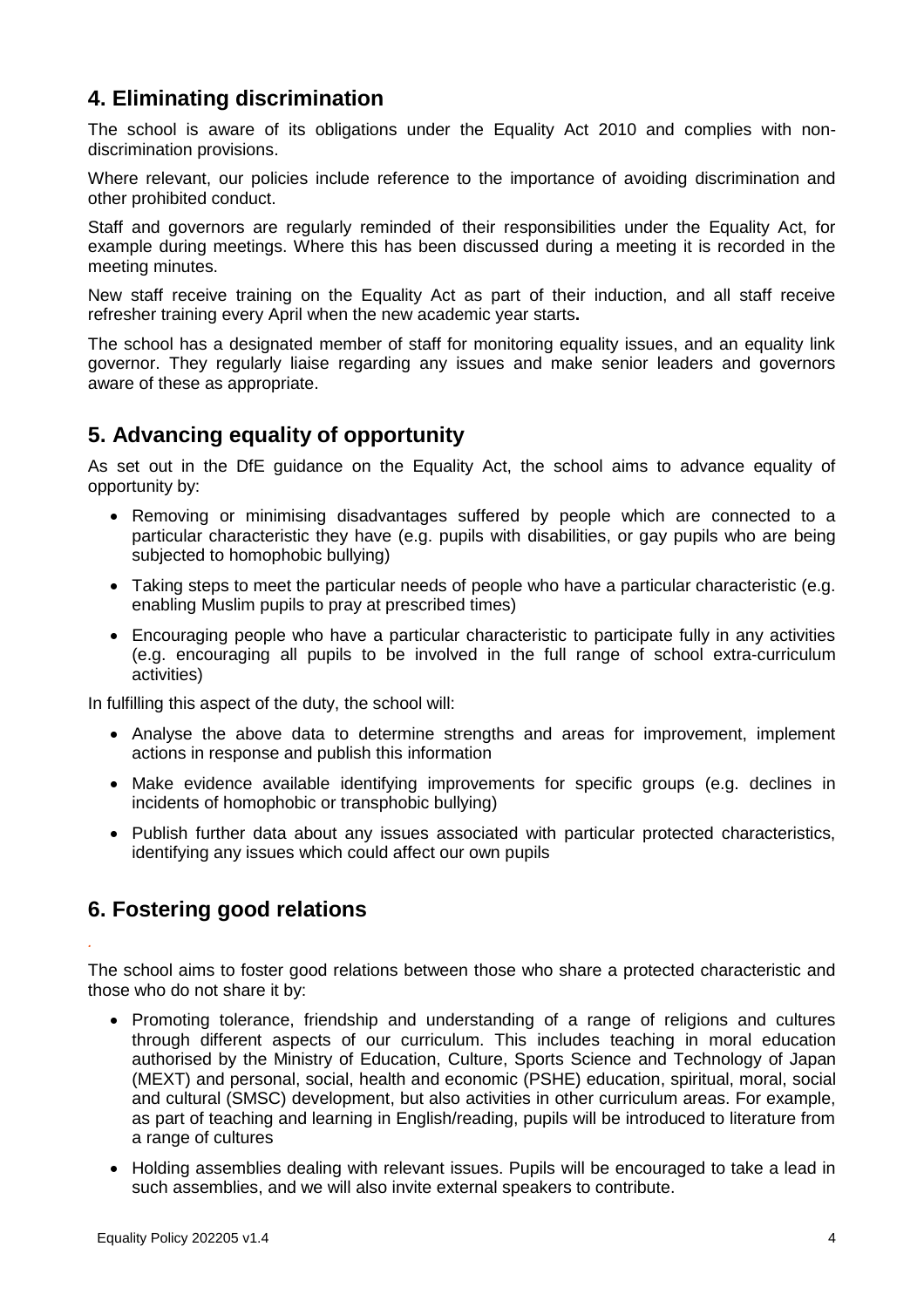Encouraging and implementing initiatives to deal with tensions between different groups of pupils within the school. For example, our school council has representatives from different year groups and is formed of pupils from a range of backgrounds. Pupils are encouraged to participate in the school's activities, such as sports clubs.

### <span id="page-4-0"></span>**7. Equality considerations in decision-making**

The school ensures it has due regard to equality considerations whenever significant decisions are made.

The school always considers the impact of significant decisions on particular groups. For example, when a school trip or activity is being planned, the school considers whether the trip:

- Cuts across any religious holidays
- Is accessible to pupils with disabilities
- Has equivalent facilities for boys and girls

The school keeps a written record (known as an Equality Impact Assessment) to show we have actively considered our equality duties and asked ourselves relevant questions. This is recorded at the same time as the risk assessment when planning school trips and activities. The record is completed by the member of staff organising the activity and is stored with the completed risk assessment.

#### <span id="page-4-1"></span>**8. Equality objectives**

*Objective 1: Access - Pupils (including SEN) with protected characteristics will not be discriminated against in relation to access to the school's benefits, facilities or services.*

Why we have chosen this objective: To ensure this policy is implemented

To achieve this objective, we plan to: Train staff in awareness of Equality Act 2010

Progress we are making towards this objective: Initial stage, review March 2023

*Objective 2: Transition - Continuity of education is anticipated normally throughout each year group unless in the professional judgement of the Headteacher after due deliberation the pupil will not benefit from continuing to be educated at the school.*

Why we have chosen this objective: Ensure any barrier removed to learning and there is smooth transition from one-class to next or next phase

To achieve this objective, we plan to: Support all pupils according to their needs

Progress we are making towards this objective: Review March 2023

*Objective 3: Religious observance - The School will seek to make appropriate arrangements to reflect the requirements of different religious faiths regarding acceptable variations to clothes, catering arrangements and authorised absence for religious festivals falling during term time. These may include reasonable arrangements to allow for specific acts of religious observance in school.*

Why we have chosen this objective: To ensure all pupils have equal opportunity to observe their religion or no religion according to their requirements.

To achieve this objective, we plan to: Implement as above

Progress we are making towards this objective: Review March 2023

*Objective 4:* **Disability and access for people with disabilities -** *The School will make*